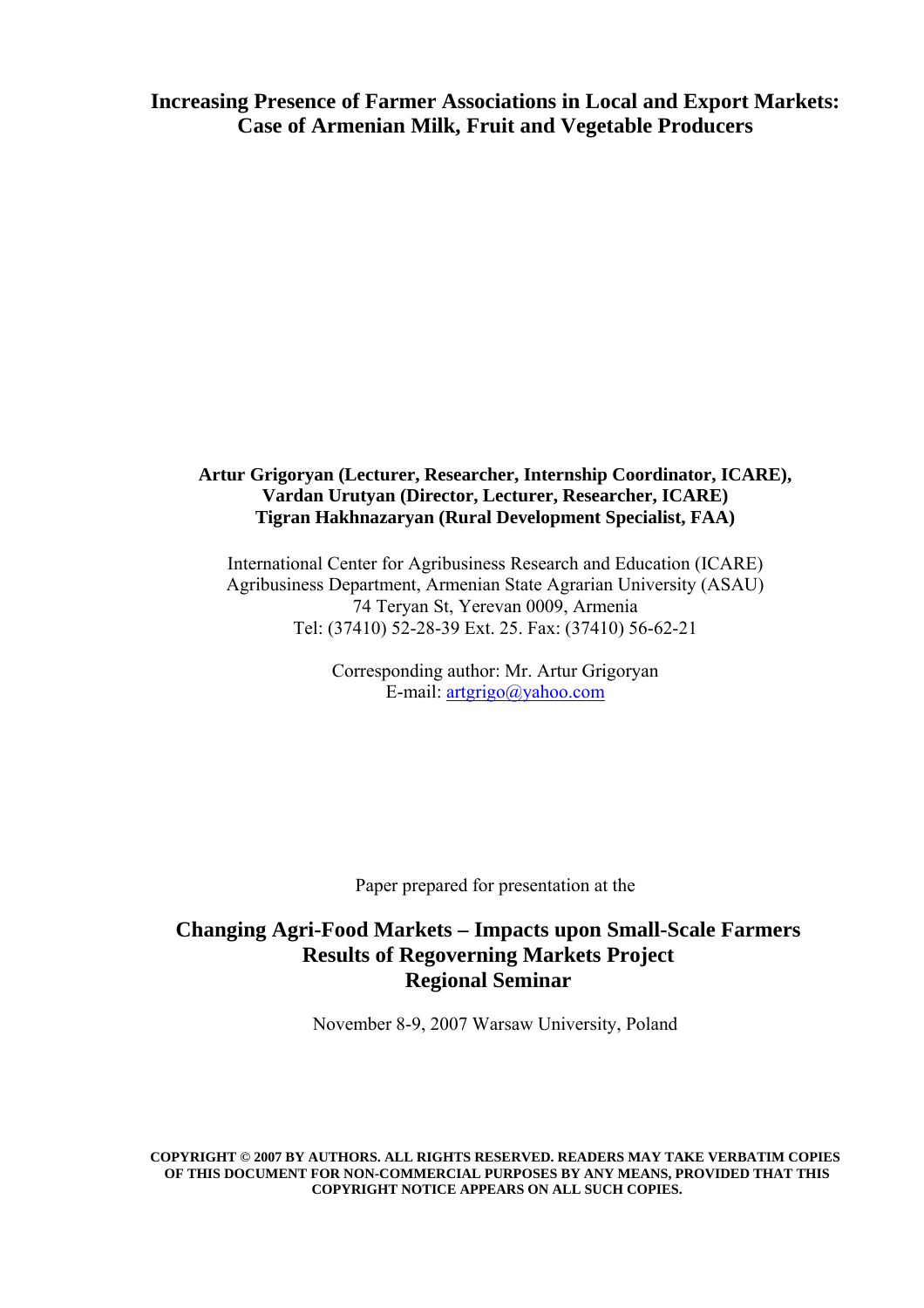# **Contents**

| Case studies |  |
|--------------|--|
|              |  |
|              |  |
|              |  |
|              |  |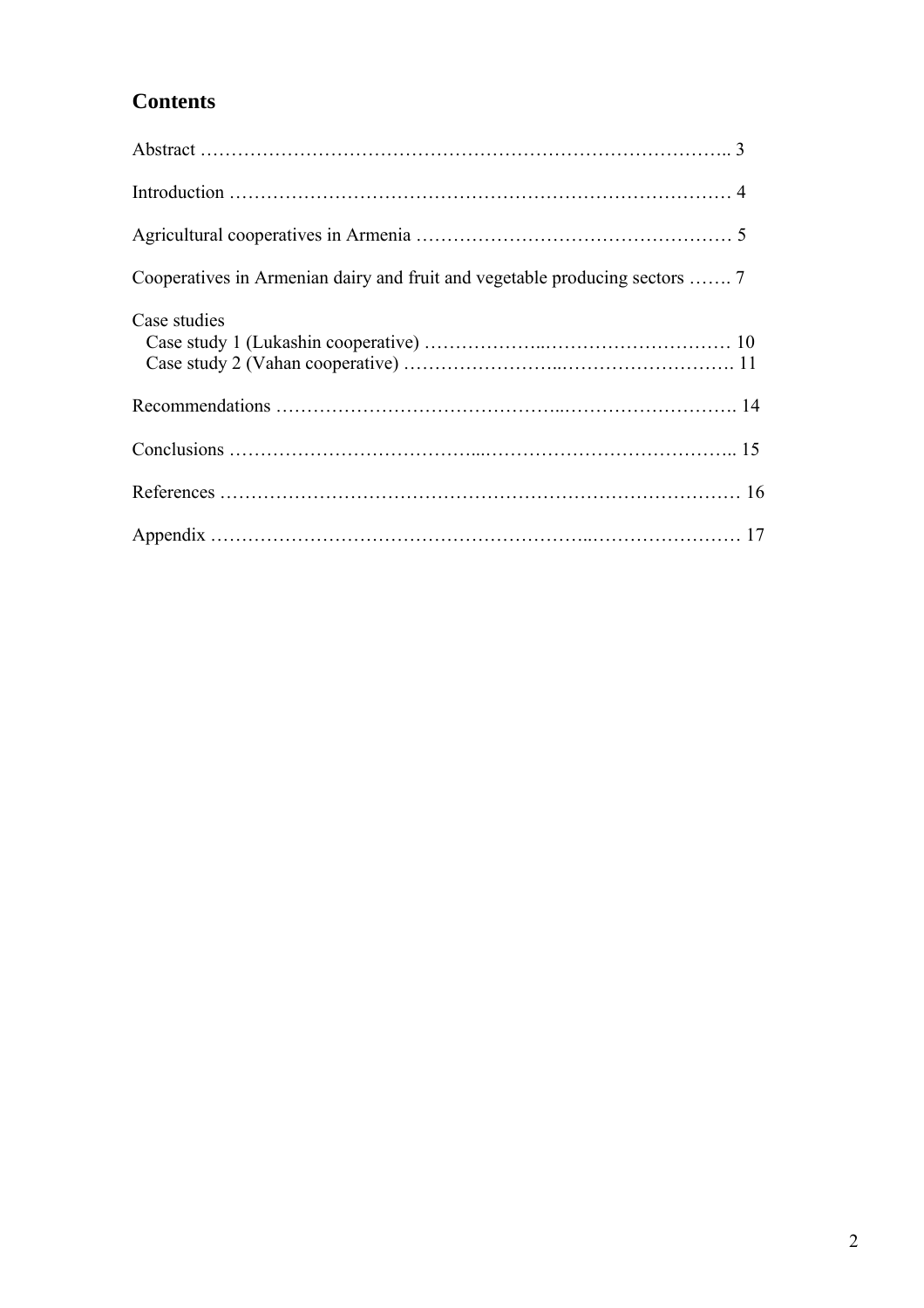## **Abstract**

 Transition towards market economy brought many changes in the Armenian agricultural sector, the result of which was emergence of big number of individual farms with small lands. This situation is weakening the bargaining power of farmers while negotiating with processing companies as well as their operational efficiency and access to local markets. Relatively small volumes of the produce do not allow Armenian farmers to have an easy access to export markets. Organization of farmers into agricultural cooperatives highly promotes the group action among individual farmers and farmer groups and contributes to the consolidation of agricultural production of individual producers, which is an important factor for strengthening positions on local as well as on export markets.

 Starting from the beginning of reforms, a number of international supporting organizations became initiators for the establishment of agricultural cooperatives throughout the country. In addition, assistance was provided to strengthen the financial, technical and social components of these organizations, which was implemented through various low-interest loan and grant programs, leasing, trainings and seminars. A special accent was made on the marketing and increase of competitiveness of the produce both inside the country and abroad, mainly directed on improvement of packaging and quality.

 Sufficient quantity and quality of agricultural products provided by Farmer Organizations (FOs) and the introduction of "leading farmer" concept highly encouraged processing and exporting companies to express their own initiative for establishment of more agricultural cooperatives in Armenia. These events boosted even more the popularity of contract agreements between farmers and processing/exporting organizations by linking that individual small scale farms to sales markets.

 The Center for Agribusiness and Rural Development (CARD) and the Federation of Agricultural Associations (FAA) are now the main initiative-creating organizations for FO establishment providing the whole spectrum of technical and financial assistance to newly created and existing cooperatives. The role of International Center for Agribusiness Research and Education (ICARE), is, along with FAA, to strengthen the social component of agricultural cooperatives through continuous trainings, seminars, expert visits to the fields as well as provision of adapted "easy-to-understand" literature for FOs regarding the contemporary methods and trends in world farming. The role of ICARE is also to prepare highly educated specialists in agribusiness and to encourage their participation in operations of agricultural cooperatives through student internship programs.

 From passed experience it is now evident that agricultural cooperatives in Armenia have an immense role in increasing the market access and the market power of individual farmers. In the perspective the cooperation movement in Armenia, not only dairy, fruit and vegetable production, but also other sectors of agriculture should be included.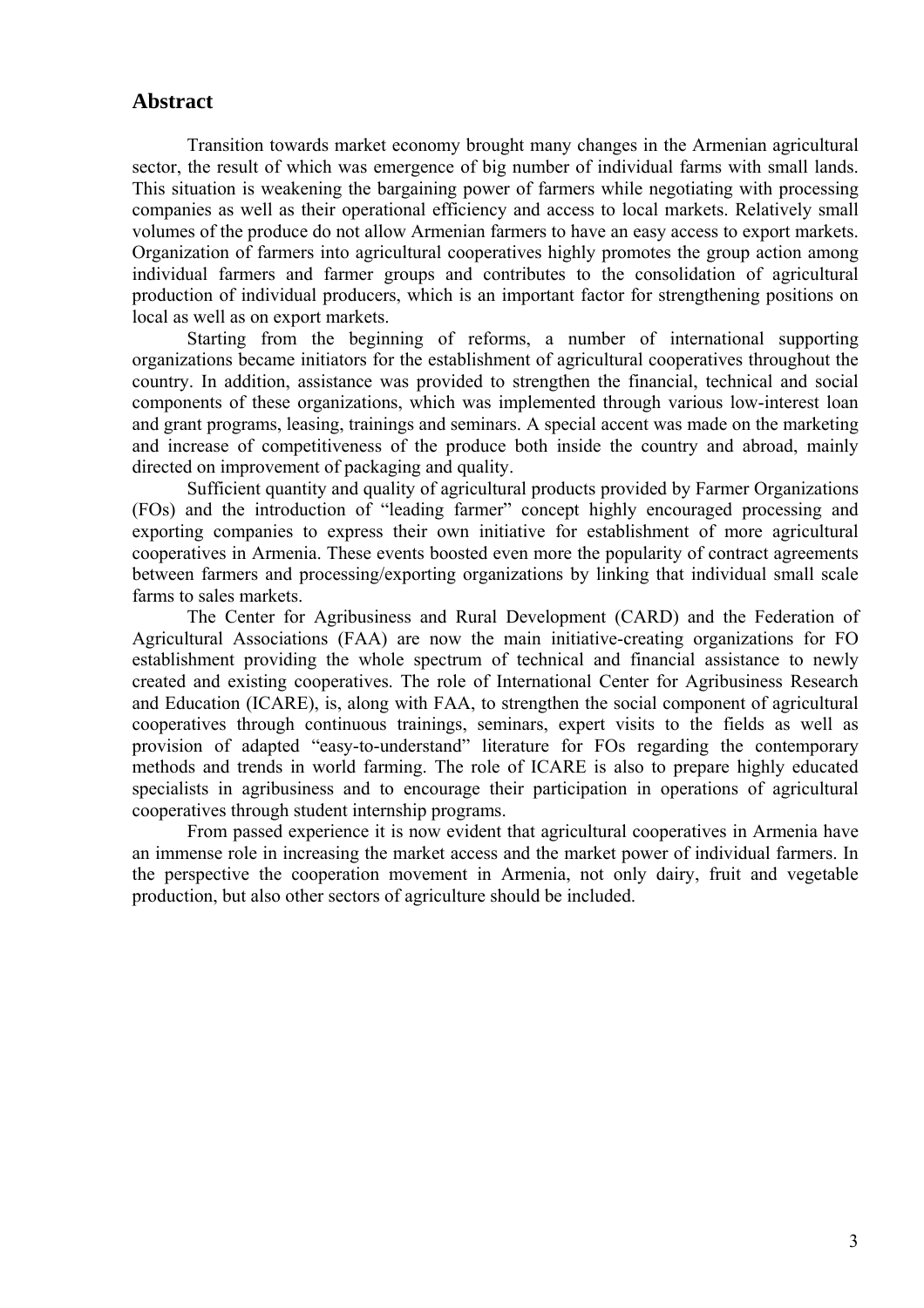## **Introduction**

 $\overline{a}$ 

The groups of individuals around the world and throughout the time have worked together in pursuit of common goals. Examples of cooperation, or common action, can be traced back to the prehistoric predecessors, who recognized the advantages of hunting, gathering and living in groups rather than on their own (Zeuli 2004).

 During the Soviet era in Armenia, as well as in the neighboring countries like Georgia and Azerbaijan, the majority of agricultural production was centralized and implemented by kolkhozes and sovkhozes, where the property belonged to the state and the farmers were collectively working in those enterprises to reach the norms and quantity volumes set by the governmental planning agencies. That was the time when quite stable mentality has developed that every citizen had a work, but he or she had to work for the state and the benefits were both directly and indirectly returned to the population. The fact that a peasant could not have his own farmland and animals became a common ideology.

 The independence and reforms brought many changes in the agricultural sector and particularly raised a necessity for each farmer to be the manager/owner of his own business, which he never did before. The employee became an employer as well. Open market system and steps to liberalization brought new challenges related to realization of agricultural production, acquisition of raw materials, lack of information and competition.

Armenia is a landlocked and mountainous country located in the South Caucasus with population of 3.22 million. An estimated 64% live in urban areas, of which around half is based in Yerevan. For the one-third of the population that lives in rural areas, agriculture is the main source of livelihood. With very few off-farm employment opportunities, rural inhabitants depend heavily on their small farms for survival (Urutyan, 2007).

First in the early 1990s Armenia and Georgia implemented redistributive land reforms. The first outcome of this reform was the very small size of these family farms, which on average was not more than 1.4 hectares (of which only 1.1 ha arable)<sup>1</sup> in Armenia. The small farm sizes are not conducive to the application and usage of new innovative technology which itself hinders the development of the sector.

As of January 2006, there were about 339,000 peasant farms, which possessed around 485,500 hectares of agricultural land. It is estimated that 88% of the farms are smaller than 2 hectares and they use 77% of the total land area. Twelve percent of the farms are larger than two hectares and they use 23% of land. Agricultural lands and animals were parceled out to individual families and farm equipments were also given to individuals - usually those who operated these equipments. The former system of collective farming collapsed resulting in the emergence of a new farming system on small scale subsistence basis.

Another outcome of the egalitarian reform was the emergence of regional differences. The average farm size varies by the regions. Average farm size in marzes of Ararat (0.61 ha) and Armavir (0.92 ha) were much smaller than, for example, in the marzes of Shirak (2.36 ha) and Syunik (2.97 ha). However this comparison still misses important variables, namely the altitude, the water availability, the soil quality (Hakhnazaryan 2007).

Farmers argue that political and legal environment is not conducive to the development of agricultural sector in general. The regulating role of the government is negligible. Although the fundamental laws related to agriculture are in place, many sub legal acts are either outdated or do not exist. Many amendments in the existing laws are needed.

For sure, farmers were always cooperating, but that collaboration was not formal before and had low action force for good prices bargains, access to new markets and provision of different services. It was only in 90s when with the effort of different NGOs in Armenia some cooperatives were already organized, but for effective operations of cooperatives the appropriate legislative basis is needed. To date, the "Law on Cooperatives" doesn't exist. It's important to have a defined status and criteria for farms, cooperatives, unions, as well as other types of

<sup>&</sup>lt;sup>1</sup> Mirzakhanian, A. et al.: Armenia's Private Agriculture, 1998 Survey of Family Farms.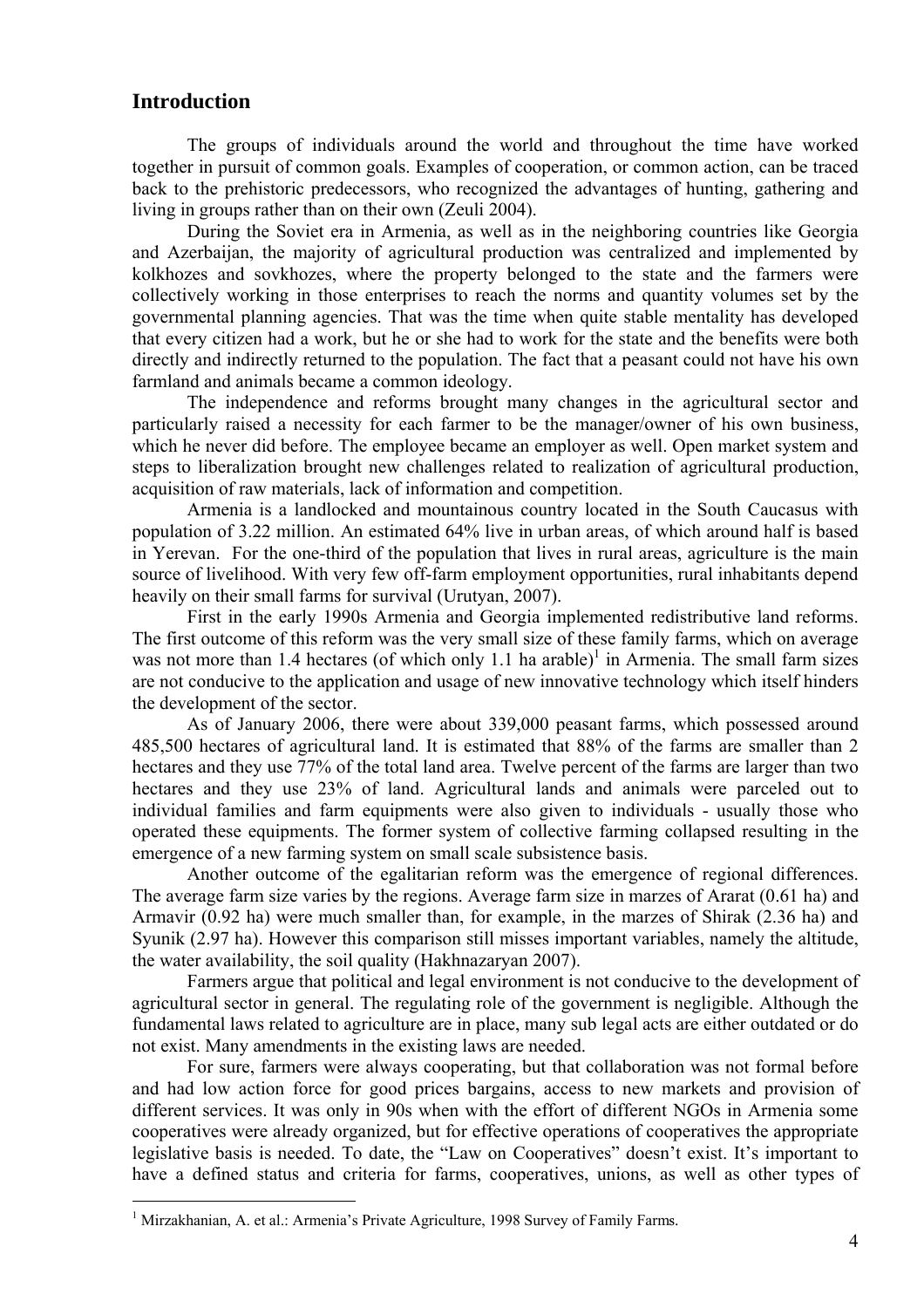organizations, and elaboration of the relevant taxation mechanisms for application of VAT to fulfill the requirements of the WTO. Currently, only the Armenian Civil Code covers issues about "Cooperatives" (Chapter 5, Article 117-121).

The fragmented nature of the agricultural system led to a number of problems hindering agricultural development. The applications of mechanization was not feasible due to the small farm sizes, farmers had difficulty getting access to agricultural inputs such as fertilizers, quality seeds, breeding stock etc. There was also limited technical knowledge of the farmers as most of them had little or no experience on farming. The most pertaining problem of all was marketing of their produce as production was on a small scale. Aside these and other related problems, environmental problems such as erosion deforestation; salinization aggravated the situation<sup>2</sup>.

Cooperation among farmers is one of the major solutions to the problem. Due to organization of cooperatives farmers can now easier integrate to local and foreign markets and gain the bargaining power. The harvest consolidation now allows organizing the exporting activities of milk products, fruits and vegetables, which are nowadays directed to Russia and the US. This faces some resistance from farmers due to their experience and mentality, linking it to the forced collective farming of the "kolkhoz" system. Efforts have been made by some institutions, NGOs to encourage farmers to organize and provide them with services such as provision of loans, extension service, training and marketing assistance. The idea of cooperating has been adopted by some farmers and has formed organization, but majority of the farmers are still working individually.

This paper presents the dairy and fruit and vegetable sectors in Armenia and those different concepts of how individual farmers joining in a cooperative can benefit and increase their volumes of sales both in local and export markets, establish contracting systems with processors and encourage the cooperative movement in the country through the leading farm concept.

## **Agricultural Cooperatives in Armenia**

Cooperatives play an important role in the Armenian agriculture. There are several agricultural associations in form of cooperatives that undertake production and marketing functions in the dairy, meat, and horticulture spheres. Cooperatives are also important in the farm supply sector. Deregulation and the globalisation of business are increasing the competitiveness of the business environment, and this is impacting on cooperatives as it is on other types of businesses.

The cooperatives apply 3 very important, interrelated components through which the cooperative implements its activities. The components are financial, technical and social, and each component has a unique mechanism of implementation.

*Financial component:* through this component financial resources for cooperative members' operations are secured.

*Technical component:* this component works in one of the most important areas of providing improved knowledge and services for the coop members' agricultural production.

*Social component:* through this component, the coop implements not only social and cultural development activities at the local level, but also it applies the User-Owner principle.

#### Development organizations:

 $\overline{a}$ 

Some organizations are supporting agricultural cooperatives in various ways to increase their presence in markets in the framework of the cooperative. Assistance may be in the form of negotiations with potential buyers, capacity building, consultancy and advocacy, marketing, etc.

*Federation of Agricultural Associations (FAA)* 

<sup>&</sup>lt;sup>2</sup> Reference to the Term of Reference for the study.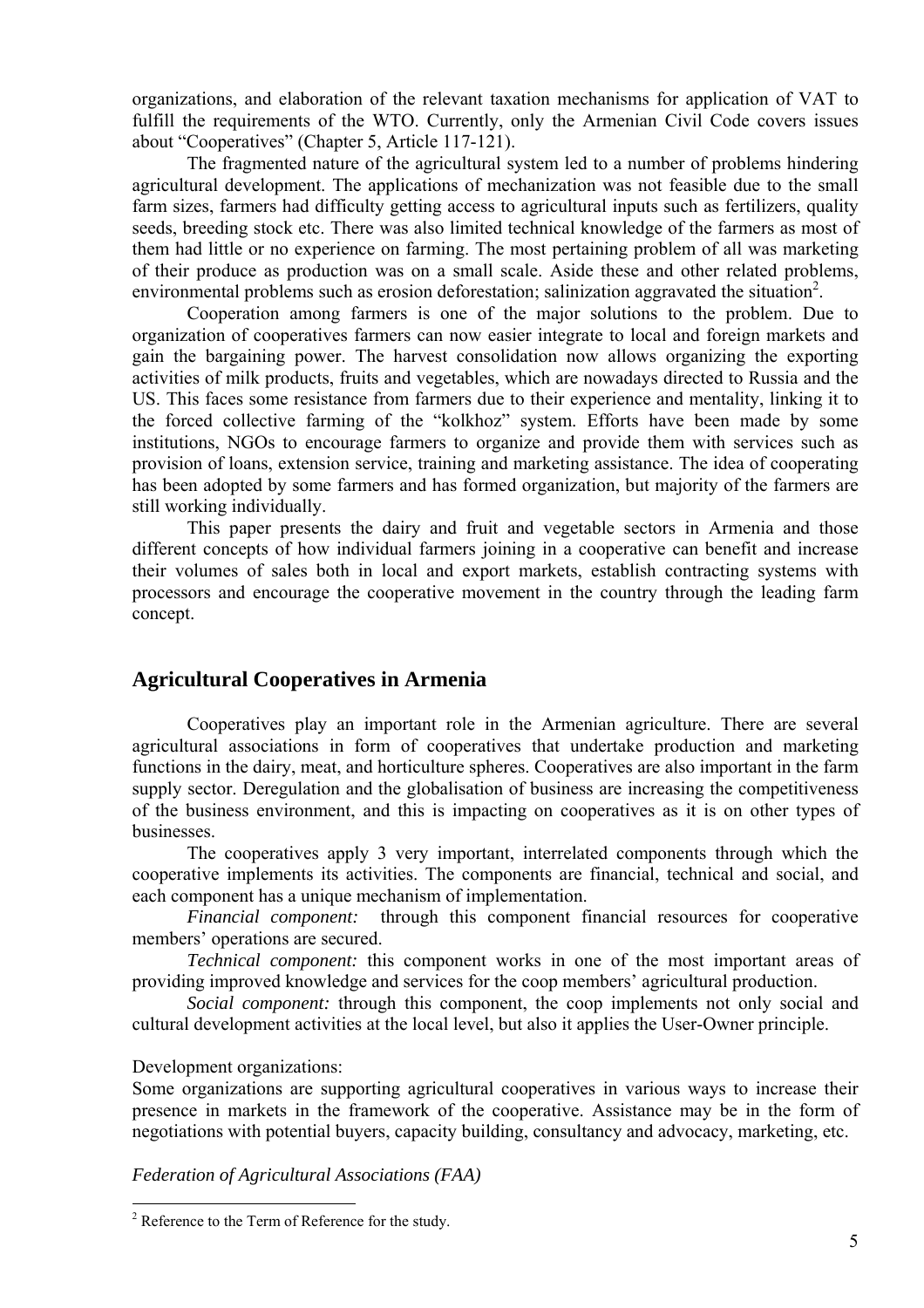The organization provides support to its member farmers by providing services such as market research, input procurement, bookkeeping, accounting, farm management, advocacy related to tax issues. FAA aims at coordinating supply chain mechanisms of individual agricultural cooperatives and making them efficient in their activities. In 2003, the Farmers organization support program in Armenia (FOSPA) implemented by UMCOR assisted in the establishment of new Farmer organizations and capacity building of the member farmers. Fourteen farmers organization have been established and being supported in their activities. The FAA with support of DAI-ASME (Development of Alternatives) program has establish farm stores in 3 regions providing Agricultural inputs to farmers and organizing the sales of agricultural produce both to public and wholesale buyers. ICCO since 2005 has been supporting FAA in the marketing aspects exporting Agricultural products of its member farmers.

#### *International Center for Agribusiness Research and Development (ICARE)*

The major purpose of the ICARE in relation with agricultural cooperatives is strengthening their social component through trainings and seminar sessions with member farmers. The other purpose that the research center pursues is to identify different market opportunities for the produce of agricultural cooperatives, implement the potential market assessments for particular produce and evaluation of consumer preferences. Due to its contribution, agricultural cooperatives from Ararat and Armavir regions have now an opportunity to present their organically grown fruits and vegetables in a specialized store in downtown Yerevan.

#### *Center for Agribusiness and Rural Development (CARD)*

The main purposes of the organization are to improve the livelihood for rural Armenia and make Armenian products from individual farms and agricultural cooperatives competitive in local and foreign markets. Departments mainly work towards establishment and strengthening of farmer organizations (FO) and particularly the marketing cooperatives. Now organization provides technical assistance to more than 15 FOs and unifies 3,000 member farmers through different projects. The main purposes are: 1) Financial assistance - provision of grants, no interest loans, equipment, renovation of facilities, also importing cooling tanks and milk analyzers. 2) Technical assistance - trainings, seminars, both in office and in communities. 3) Credit Clubs - organization of farmer groups who control the loan portfolio and deliver the loan to members. 4) Gender groups - assisting women to establish FOs. The organization mainly uses the cost-sharing method for acquirement of facilities for FOs. Result of the work is increase in production volumes of cooperatives by 30% annually.

#### *United Methodist Committee on Relief (UMCOR)*

In 2000, UMCOR implemented a 2-year Community Association Project (CAP), which was aimed at establishing farmer organizations in the rural areas of Armenia. The purpose was to activate the interest of farmers by providing technical assistance, information and marketing services. Six cooperatives were established which joined in 2002 to form the Federation of Agricultural Association (FAA). UMCOR supports FAA in establishing more cooperatives through its Farmers Organization Support Program (FOSPA), in capacity building, marketing of produce, negotiations with processors, exporters and wholesale buyers.

#### *DAI-ASME*

Established with the assistance of USAID and the US organization "Development of Alternatives". The main goal is to assist agribusiness SME and agricultural cooperatives to increase their participation in export markets. The organization mostly works with processors and exporters and assists to establish the contracting relations between processing companies, exporters and farmer organizations in the country.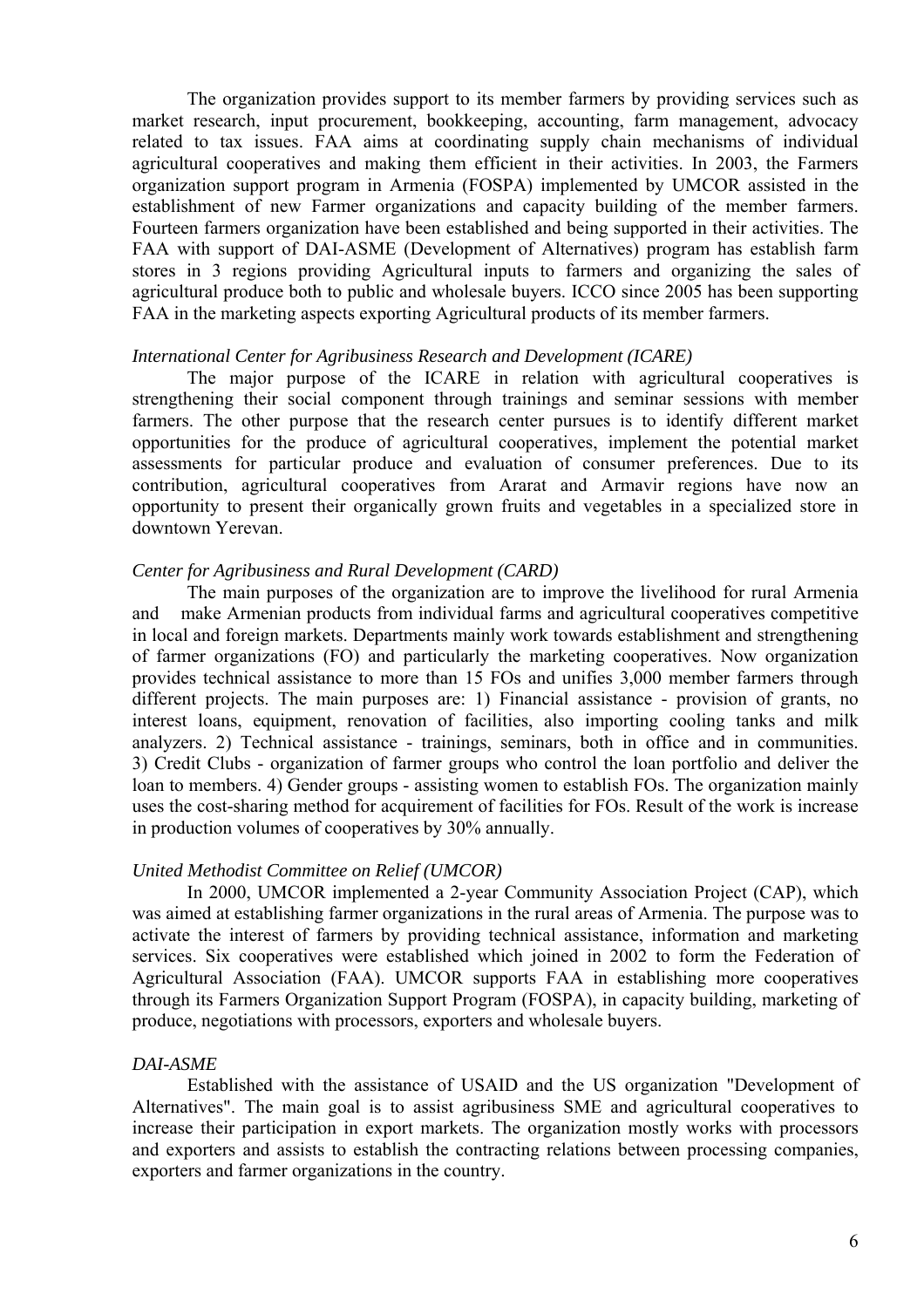## **Cooperatives in Armenian dairy and fruit and vegetable producing sectors**

Prior to transition, the milk processing industry had an annual capacity of 320,000 tons of dairy production, about 27,000 tons of cheese and 13,000 tons of ice cream. All former 42 stateowned dairies (milk and cheese) have been privatized. Most of these factories work at a low level of their capacity, and many of them do not operate at all. Production focuses on cheese products, pasteurized milk and other dairy products. There are many small plants (about 500), which produce mainly salted cheese under inadequate hygiene conditions. However, there are several large dairy operations that produce a wide range of dairy products: sour cream, yogurts, milk, ice-cream and cheeses. According to the State Commission for the Protection of Economic Competition of Armenia, no single dairy processing company dominates the market for major dairy products because of wide range of products and large number of processors in the market. There are no foreign direct investments and joint ventures in the dairy sector. Since independence, most of these farms have been dismantled and currently the bulk of dairy production originates from small private farms with 2-3 milking cows.

Table 1 shows key dairy indicators for the period of the last 5 years. Positive changes can be observed looking at the numbers. In particular, the number of cows increased significantly.

|                                                                             | 2002    | 2003    | 2004    | 2005    | 2006  |
|-----------------------------------------------------------------------------|---------|---------|---------|---------|-------|
|                                                                             |         |         |         |         |       |
| <b>Number of Cows</b> $(x 1000)$                                            | 270.1   | 280.8   | 291     | 290.1   | 297.1 |
|                                                                             |         |         |         |         |       |
| <b>Milk Production</b> $(x 1000 t)$                                         | 489.5   | 513.7   | 555.2   | 594.6   | 632.6 |
|                                                                             |         |         |         |         |       |
| <b>Butter Import, tons</b>                                                  | 3,303.4 | 3,644.6 | 5,268   | 3,999   | 2,645 |
|                                                                             |         |         |         |         |       |
| <b>Cheese Import, tons</b>                                                  | 180.2   | 253.5   | 494     | 552     | 695   |
|                                                                             |         |         |         |         |       |
| <b>Cheese Export, tons</b>                                                  | 96.2    | 1,002.6 | 1 0 2 6 | 2 2 9 2 | 936   |
| Source: NSS, "Socio-Economic Situation of the Republic of Armenia in 2006". |         |         |         |         |       |

**Table 1:** Key Selected Dairy Indicators, 2000-2004

Milk production in 2006 was 40% more as compared with that of 2000. This is related to the rehabilitation and operation of several large dairy processors who increased their levels of milk collection. The import of milk is increasing but at a decreasing rate. Cheese imports comprised around 695 tons. A very promising fact is the restoration of cheese export. Starting from 2002, cheese exports increased by 10.3 times. Around 17% percent increase of cheese prices, connected with the increase of cheese export volumes, was conducive to significant increase in prices of dairy products.

Table 2 presents the price changes for some agricultural products in the period of 2002- 2006. The average retail prices for dairy products increased by about 9%, while the price for fruits and vegetables increased by 67% and 42% respectively.

|                        | 2002* | 2003  | 2004  | 2005  | 2006  | $2002 - 2006$ |
|------------------------|-------|-------|-------|-------|-------|---------------|
| Consumer price indices | 101,1 | 104,7 | 107   | 100,6 | 102,9 | 117           |
|                        |       |       |       |       |       |               |
| Food products          | 102,2 | 106,9 | 110,9 | 100,8 | 103,3 | 126           |
| meat products          | 101,3 | 105,5 | 113,3 | 104,2 | 103,9 | 131           |
| dairy products         | 100,3 | 97.4  | 106,4 | 103,3 | 101,8 | 109           |
| fruits                 | 120,7 | 121.4 | 114.1 | 101,2 | 98,6  | 167           |

**Table 2:** Price changes for some food products in 2002-2006 period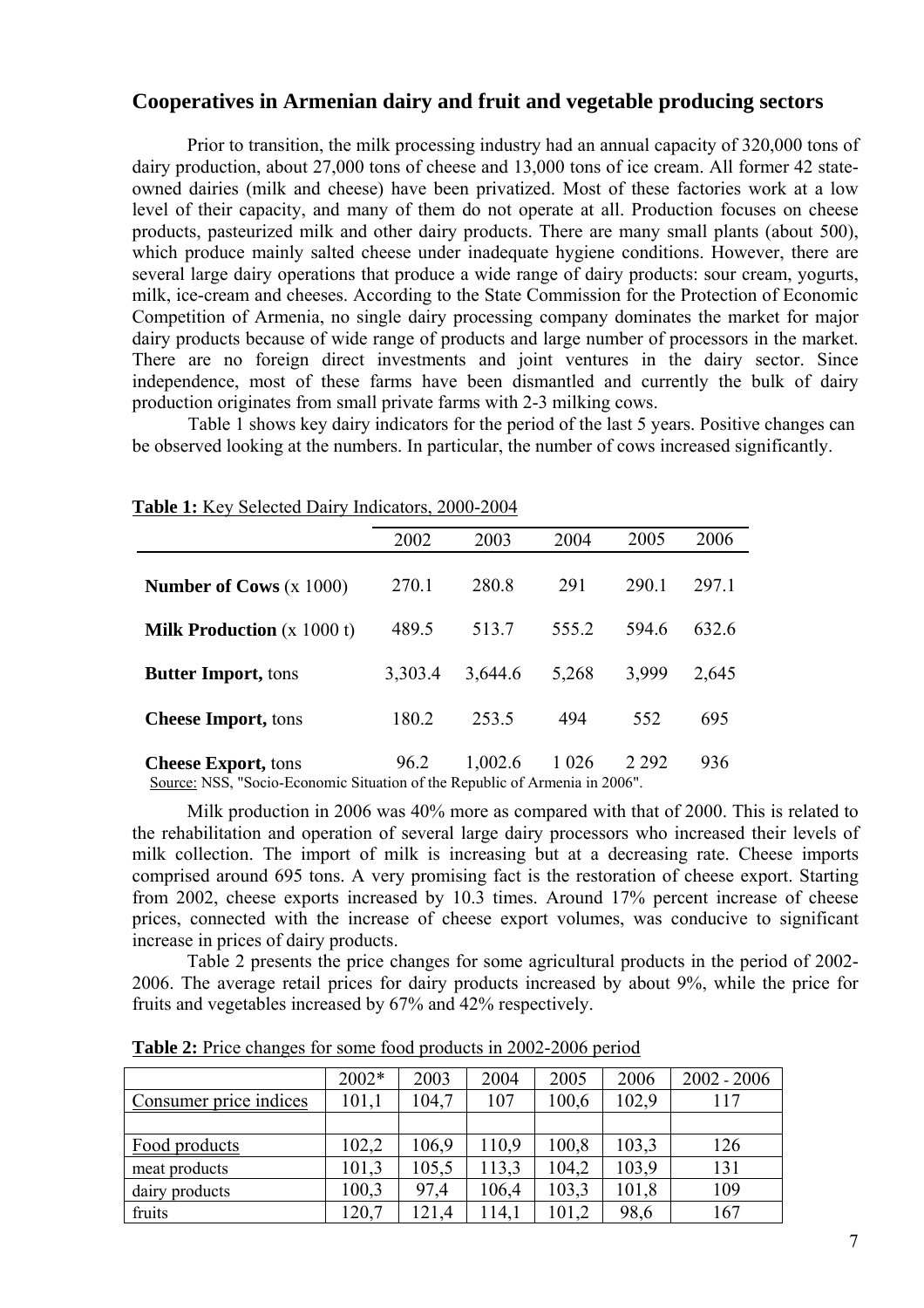| vegetables<br>adie.                                | -<br>$\overline{\phantom{a}}$<br>ıд<br>$\mathbf v$<br>.<br><b>.</b> | . . | -<br>Ч4<br>. .<br>. . | $-$<br>$\sim$<br>- 14<br>$\upsilon\ldots$ | $\sim$<br>$\overline{a}$ | $\sqrt{2}$<br>┱∠ |  |
|----------------------------------------------------|---------------------------------------------------------------------|-----|-----------------------|-------------------------------------------|--------------------------|------------------|--|
| $V = 1 - 1$ $\Lambda$<br>$C_1, \ldots, N$ MOC<br>. |                                                                     |     |                       |                                           |                          |                  |  |

Source: NSS RA, Yearbook 2007

\* previous year is the base

Both processors and dairy farmers have many problems. Processors face the situation where they have to collect the milk directly from small household farms. The results is unstable quality and quantity of milk purchased. These small farms can't meet the necessary sanitary and hygiene conditions for milk production and are not able to introduce new technologies and methods of selection. On the other hand, small dairy farms face selling problem or milk marketing. This presents the biggest problem due to three important characteristics that set it apart from other farm products. First, milk is more perishable than other farm products (unlike most agricultural products, in its fluid form it can be stored only a few days). The second differentiating property is the flow nature of milk. While most agricultural products are being harvested once a year and may be stored for later sales, milk is normally harvested twice a day. Finally, supply and demand of milk is counter-cyclical over the year. These facts put an Armenian dairy farmer acting on his own at competitive disadvantage when dealing with only a few relatively large processors.

| Degree to which you agree to the following statements                                        |       | Agree or Strongly Agree |  |  |
|----------------------------------------------------------------------------------------------|-------|-------------------------|--|--|
|                                                                                              | Coop. | Indiv.                  |  |  |
| My main buyer has many suppliers to choose from                                              | 79.03 | 85.71                   |  |  |
| When competition is fierce, my main buyer will switch suppliers to cut costs                 | 35.5  | 45.4                    |  |  |
| The actions of my main buyer contributed to the increase of my output                        | 88.7  | 66.81                   |  |  |
| The actions of my main buyer have helped to improve the quality of my<br>produce             | 83.87 | 59.24                   |  |  |
| My main buyer keeps the promises it makes to us                                              | 90.33 | 82.77                   |  |  |
| My main buyer is genuinely concerned that our business succeeds                              | 98.38 | 69.3                    |  |  |
| When making important decisions, my main buyer considers our welfare as<br>well as its own   | 85.48 | 49.50                   |  |  |
| Our main buyer is trustworthy                                                                | 98.38 | 90.75                   |  |  |
| We find it necessary to be cautious with our main buyer                                      | 33.82 | 46.54                   |  |  |
| Being able to sell to our main buyer has improved the living standard of our<br>household    | 95.16 | 65.1                    |  |  |
| Being able to sell to our main buyer has improved the profitability of the farm<br>operation | 98.38 | 66.41                   |  |  |

**Table 3:** Comparison of agricultural cooperatives versus individual milk producing farms

Agricultural cooperatives allow the individual farmers to establish stronger links with processing companies by ensuring the sufficient quantity of milk at more stable prices and higher quality than the individual farmers can offer.

The implemented value chain analyses present the results that in case of operating within the cooperative the farmers are gaining a bigger share of price both in case of sales for further processing and for raw milk.

**Table 4:** Dairy value chain comparisons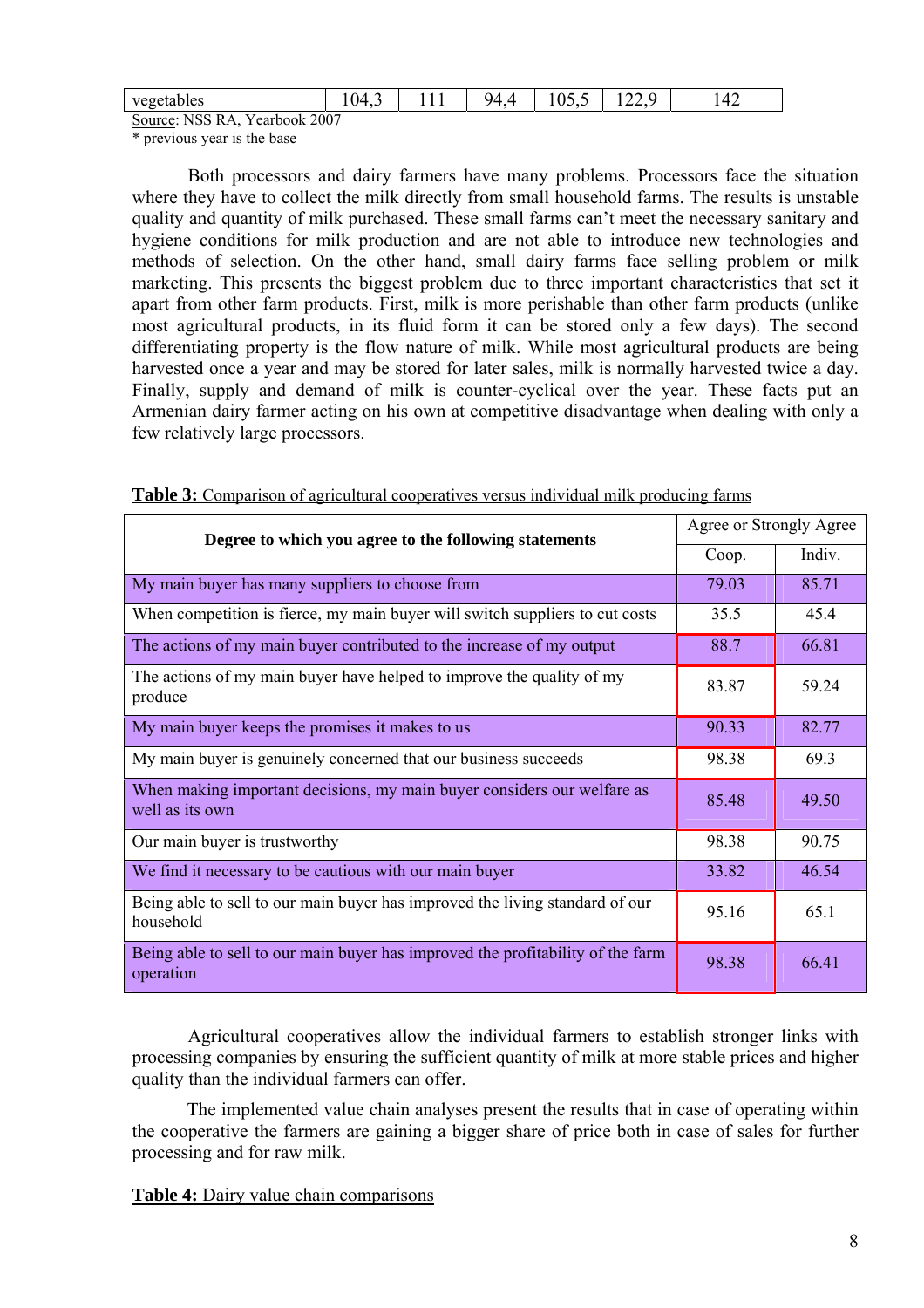| Cooperative | Individual     | Cooperative         | Individual          |  |
|-------------|----------------|---------------------|---------------------|--|
|             | Processed milk | Raw milk            |                     |  |
| Producers   | Producers      | Producers           | Producers           |  |
| 34%         | 28%            | 54%                 | 50%                 |  |
| Processors  | Processors     | Processor           | Processor           |  |
| 46%         | 52%            | 8%                  | 12%                 |  |
|             |                | <b>Inter Market</b> | <b>Inter Market</b> |  |
| Retailer    | Retailer       | 16%                 | 16%                 |  |
| 20%         | 20%            | <b>Final Outlet</b> | <b>Final Outlet</b> |  |
|             |                | 22%                 | 22%                 |  |

The interviews with cooperative managers revealed that milk processors (buyers of milk) are more willing to deal with cooperatives when procuring raw milk because: first of all it's not feasible for the processors to collect milk from each individual because of high collecting costs, then, cooperatives provide stable high quality milk because cooling tanks allow a longer storage of milk and cooperatives test the milk quality on a daily basis, and finally, cooperatives are more stable quantity suppliers.

**Table 5:** Milk yields and prices received by cooperatives versus individual milk producing farms

| Yield and prices                             | Cooperative | Individual |
|----------------------------------------------|-------------|------------|
|                                              | Mean        | Mean       |
| Winter yield 05, lt                          | 6.1         | 5.5        |
| Summer yield 05, lt                          | 12.4        | 11.9       |
| Total yield 05, lt                           | 2451        | 2265       |
| Average price received in summer season, AMD | 94.3        | 87.9       |
| Average price received in winter season, AMD | 105.67      | 95.1       |
| $\alpha_{\text{meas}}$ , Hartrey $2007$      |             |            |

Source: Urutyan 2007

## **Case Studies**

In the framework of the study the local village mayors in Nizami village and Hovtashat village, both in the Armavir region, were interviewed to find out the main obstacles to cooperative organizations and the role of local government. The local government was established and started its operation in 1994. The main goal of the local government is to support the rural inhabitants in agricultural development at the community level and also manage the resources of the village. They keep records and statistics on the villages' agriculture, land areas, types of lands, types of crops grown and yields, records on animals kept, farm sizes and the number of farms and household records on the rural people. They are responsible for leasing of lands to individual farmers and collection of land tax. Individual farmers who are not members of a FO usually request for assistance from the local government in getting financial assistance, marketing assistance, agricultural inputs and machinery which is provided through the rural financing program.

In serving the rural community the mayors find it difficult to work with individual farmers, as different farmers may have different needs which cannot all be addressed by the local government. Working with the FOs established in the village is more efficient in addressing the needs of farmers than working with individual farmers and they encourage the participation of more local farmers in forming groups. Through such organized groups, more farmers can be reached and their needs addressed, which will lead to poverty reduction and the development of the village.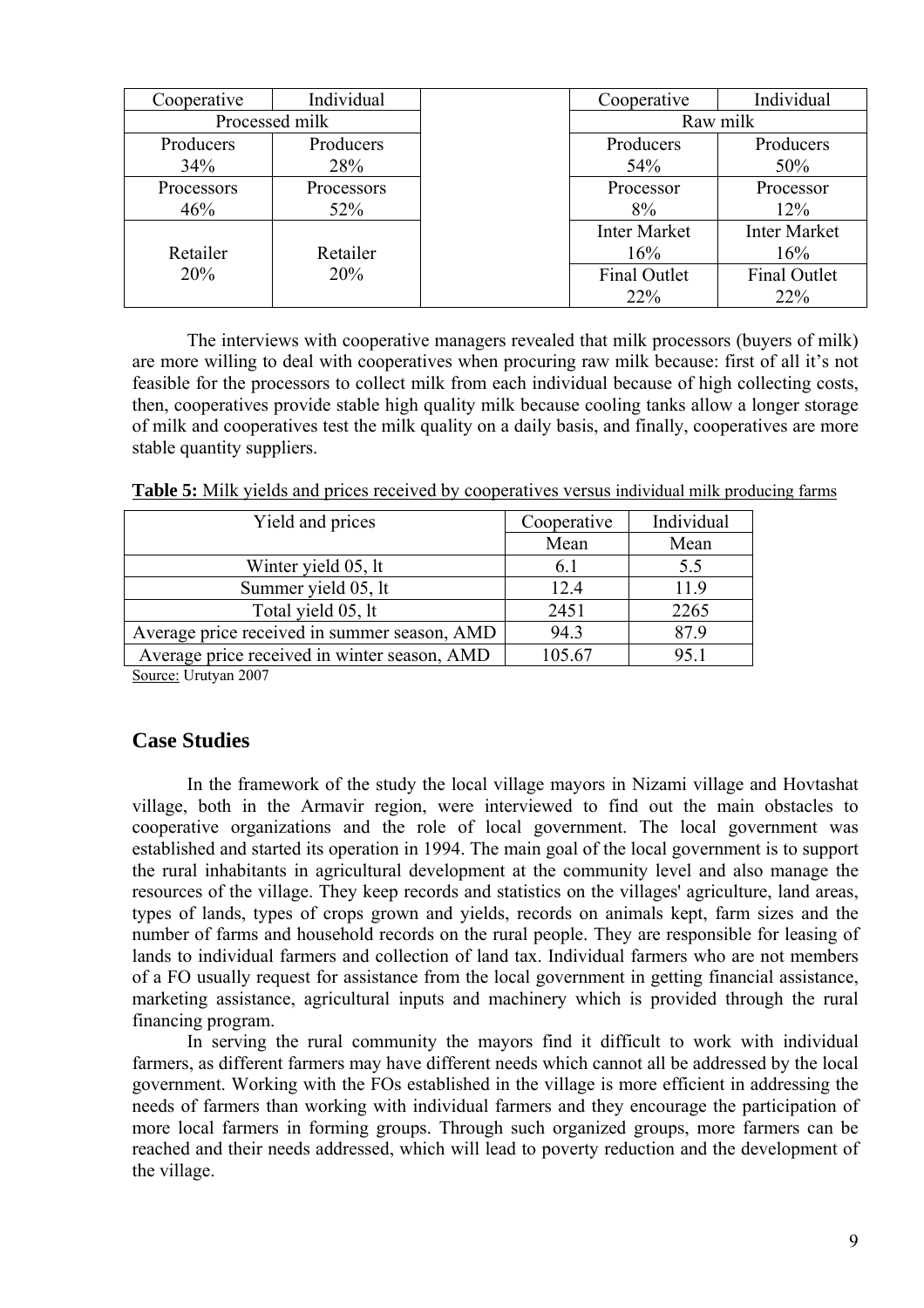#### **Case study 1**

This consisted of semi-structured interviews with Farmer organization 'Lukashin' established by FAA and discussions with neighboring villages where these FOs were located who had information on this FO.

'Lukashin' farmer organization is a consumer cooperative located in the village of Lukashin, Armavir region. The main agricultural activities are growing of fruits (peach, grapes, plums, apples) and vegetables (cucumber, cabbage, carrots, tomatoes, paprika, and herbs). Livestock such as goats and cattle are also kept by farmers in this village.

The FO was established in April 2005 by FAA with the assistance of UMCOR under its FOSPA project. The objective was to help farmers solve common problems in their farming activities together. Problems were related to the marketing of Agricultural produce, access to agricultural inputs, access to credit and technical knowledge to improve upon their farming activities and obtain economic benefits. The cooperative was started with 42 members (36 males and 6 females) and within 2 years of its establishment has increased its membership to 52 with 10 associate members (8 males and 2 females).

The organizational structure is formed according to the bylaw of the organization.

The FO manages its financial system by keeping balance sheets, cash flow statements and income statements. This is done by the accountant who makes the members aware on the financial state of the FO at their general meetings. The General Assembly consisting of all the member farmers meet once in every 3 months to discuss their problems, find solutions and plan for the future. When decisions have to be made, members vote, each having only one vote. In situations when quick decisions have to be made, the five board members meet to decide on behalf of the other members.

Being a member of the cooperative, each member is expected to contribute 300 AMD per month which is set by the constitution. Aside this payment, members are required to pay 10% service fee to cover transportation cost if the organization has to market their produce or purchase farm inputs for the member farmers. This is however seasonal during autumn and spring when farm yields have to be sold out.

Members obtain a lot of benefits from the FO. Some of the benefits are the timely sales of their farm produce, getting access to trainings on good agricultural practices and farm management, access to loans, agro-chemicals which they would not have access to if they were working as individuals.

In providing services to member farmers, the FO cooperates with other institutions to achieve its goal. The FAA supports the farmers through provision of loans to member farmers at a 12% interest rate and a repayment period of 6 months. Members receive these loans in the form of needed agricultural inputs. The FAA also provides training services and consultancy services for the FO. UMCOR, another major partner assists in the provision of training sessions in accounting, bookkeeping and farm management to help member farmers have a better financial management. 'APAGA SERUND', an NGO in the Armavir region, assists in the socio-economic development. 'International Educational Center', also provides educational training programs, especially for the youth to involve them in the development of the community. 'Save Child' NGO supports the farmers in the village with provision of water through construction of wells which helps farmers to irrigate their fields and have water for their households.

The FO was well organized with good management, and members were satisfied with the services provided and were quite optimistic about the progress and the future of the organization.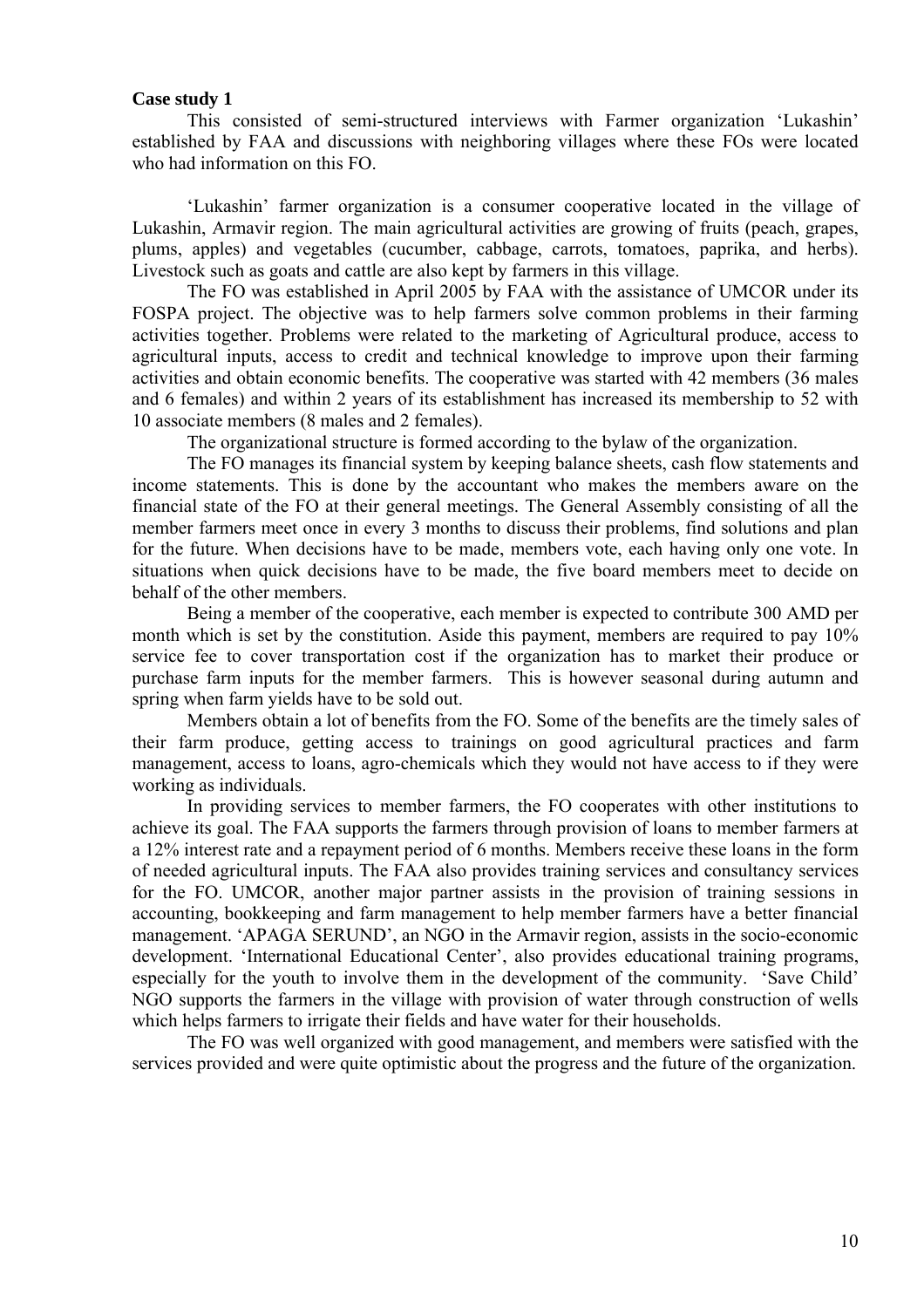Members trusted each other and saw themselves as a family working together to improve their economic situation. This had generated the interest of the farmers in the neighboring village of Khanjyan who had heard of the success story of this FO and the benefits member farmers had achieved and were willing to form a cooperative in their village. Even though they were willing to cooperate they did not know how to organize themselves and were waiting for a supporting



organization to start such an organization in their village as was done in Lukashin.

Members of the FO believed in the support of the government in their farming activities, creating laws and policies that support cooperatives. They had been informed of the duties of the government by training sessions that was organized by their leaders through the organization. Non-organized farmers in the Khanjyan village who did not have access to this information did not believe in the support of the government. Both villages however had problems with the government water supply system, as they paid for services which were not provided on time and the water did not flow regularly.

Women were not actively participating in the organization; only 6 women were members with none in leadership position. They looked up to their male counterparts to make decisions for them and were passive members.

The 'Lukashin' FO together with the FAA can support in the organization of farmers in the Khanjyan village as they are willing to cooperate. The farmers can be supported in their activities by the already established 'Lukashin' FO. Women should be motivated and encouraged to join the cooperative and take more active role in the operation of the cooperative. Members mentioned lower prices received for products sold and their desire to have their own capital to provide loans for the members. The women can be supported to form small scale enterprise which can process some of the produce (eg. dried fruits) to be sold during the lean season.

#### **Case study 2**

'Vahan' milk collecting cooperatives established by the USDA/MAP was visited.

This cooperative was established in July 2001 with 33 members by USDA/MAP, it is now supported by CARD cooperative development program, in Vahan village, Gegharkunik region. The total membership is 60. The cooperative was formed with the aim of collecting and marketing milk produced by the member farmers. Member farmers supply milk daily to the cooperative. The cooperative has storage and cooling facilities to store the milk for selling out and can also test for the quality of the milk. Member farmers with a lot of cows have the cooperative's truck coming to their farms to collect milk. Payments for the milk sold are given to the farmers after taking the operating cost (payments for employed staff, utility cost etc.). Members are required to pay a monthly fee of 450 AMD per month to the cooperative. Training, consultancy and technical assistance from CARD cooperative development program are sometimes organized for members, to help them improve on the quality of the milk. Loans are also provided to the member farmers by 'Aregak' micro-credit program. Heifer international also supports farmers giving them pregnant cows that the farmers keep and return after three years. The cooperative has success of increasing the number of cows kept by their members through this project, which has led to the increase in the milk output of the cooperative and in the income of the farmers.

Members of the cooperative mentioned the cooperative as an assured market for the small amount of milk that they were producing. Payments were made on time and members were happy with the way this was done and were willing to continue working with the milk marketing cooperatives. To sustain the cooperative and its relation with the processing company, the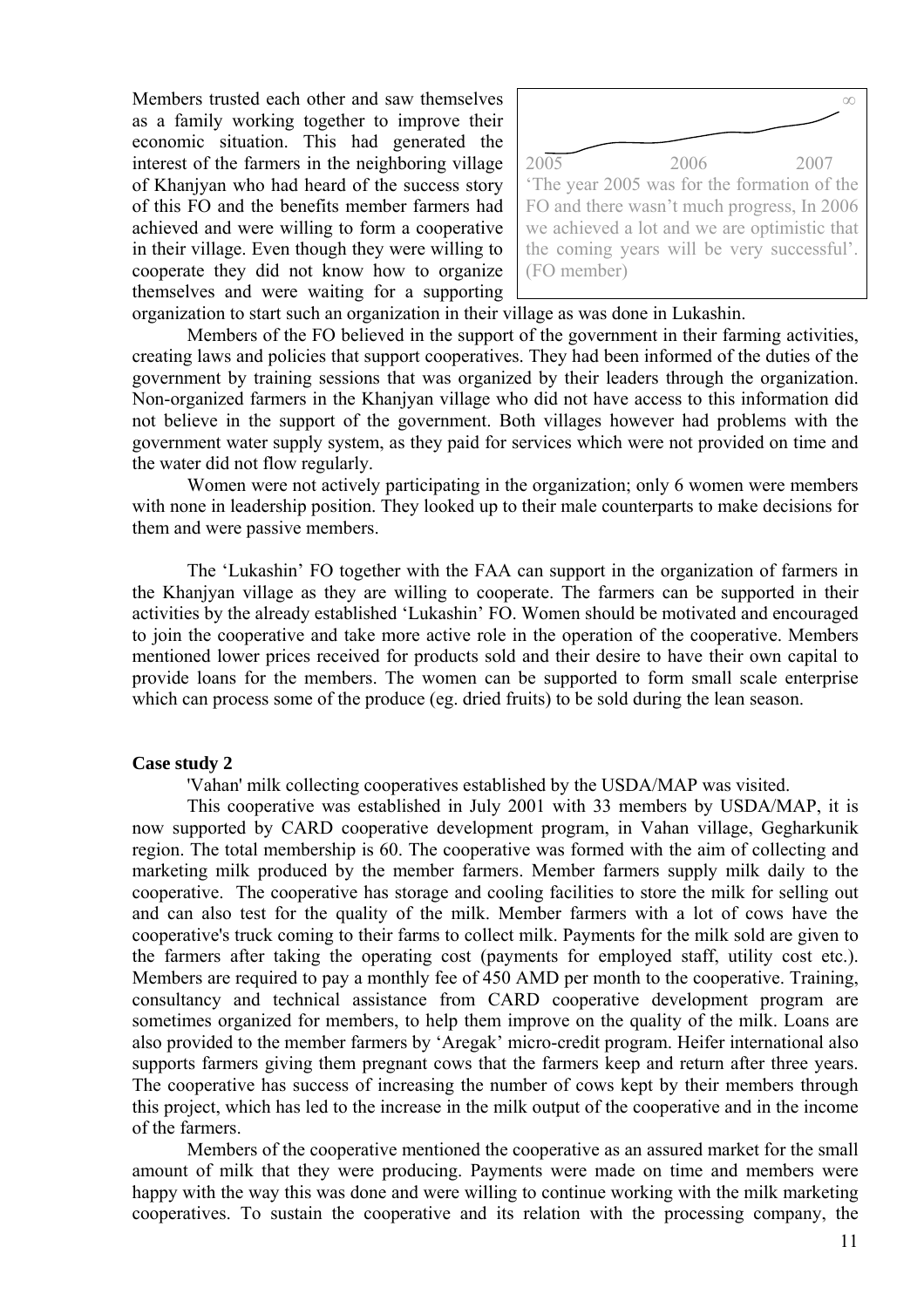cooperative should organize more training sessions on regular basis for members on milk quality improvement, animal husbandry, farm management and managing finance of the cooperative. Building the capacity of the members will ensure an improvement in the production level.

The cooperative has future plans to have its own cheese processing company to process the milk collected from the member farmers. This requires a lot of money for purchasing of the needed equipments, and assistance will be needed from supporting institutions or money will have to be borrowed from the bank. The cooperative can increase its membership by motivating other willing members of their community and the neighboring village. This will ensure economy of scale and will produce at a lower cost. Women can be trained in the processing of milk to cheese and will run the company when established.

#### *Types of farmers' organization and objective*

The cooperatives that were established by FAA and UMCOR were in the fruit and vegetable production and were located in the regions where these agricultural products were being produced. CARD-supported cooperatives were involved in milk collection, marketing and processing into cheese. The main objective of cooperating was for the economic benefit, marketing of their products and also receiving financial assistance.

#### *Members and membership*

For one to become a full member, he or she has to pass a probation period of one year before being registered as a member. During this period, the principles and procedures of the cooperative are explained and the farming activities of this individual are observed. Membership fee varies from 300 to 6000 AMD depending on the cooperative, for FAA cooperatives, the membership fee was the same for all, fixed at 300 AMD. Farmers living in the same village and engaged in the same farming activities were members of the cooperative.

#### *Structure*

The cooperative structure was defined according to their bylaws and they all had a similar structure. The General Assembly is the highest position which is made up of all the members of the cooperative. They own the cooperative and make decisions on how to run the cooperative. They meet once in every three months to discuss their priority areas and approve projects to be implemented. Each member of the cooperative has one vote only according to their bylaws. Board of directors consists of 5 persons who are members of the cooperative who identify priority areas and work on the implementation of the FO projects. In situations where quick decisions have to be made, the board members meet to decide on behalf of the cooperative. There is one FO manager who manages the day to day activities of the organization. The Audit committee consisting of three members controls the financial aspects of the FO. The cooperative also had other employees like agronomist, veterinarian who provide other services like training and consultancy.

#### *Contributions and benefits*

In addition to the membership fee, members sometimes have to pay a 10% service fee as transportation cost if the cooperative is providing service such as selling or transportation of their products to the market or purchasing of agrochemicals and fertilizers.

Members have the benefit of marketing their produce, access to low interest loans, access to training, and access to agrochemicals, seeds, fertilizers and fuel.

#### *Cooperative or cooperation management and leadership*

Cooperatives were managed according to their bylaws. Cooperatives keep books; balance sheet, cash flow statements, income statement and had trained accountants running the finances of the cooperatives. Cooperatives were managed well and managers attend trainings organized by the FAA and UMCOR on farm management and financial management. From all the cooperatives studied, the management position was held by men.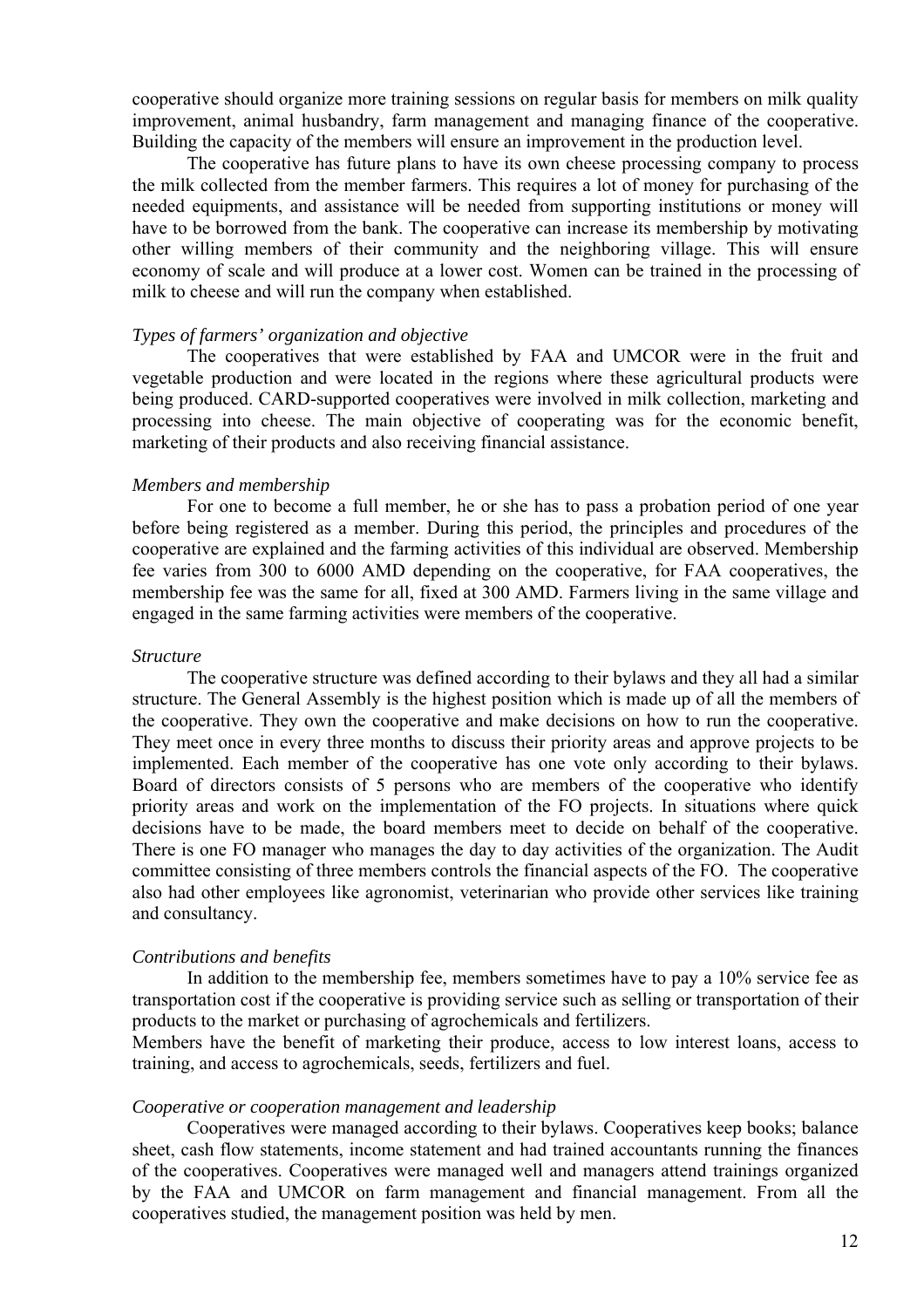#### *Reasons for failure of Farmer organizations*

Some of the problems faced by agricultural cooperatives have been, among others, poor management, lack of capital resources, inadequate training, extension and education programmes, lack of communication and participation among members, feudalistic characteristics of society, unclear and inadequate government policies on the development of agricultural cooperatives, high fragmentation of land holdings, and weak linkages among the activities of the cooperatives, e.g., production, credit, marketing etc. Lack of understanding of the three main principles of cooperative was mentioned as the main reason. Some members fail to understand that the cooperative is owned by the members and not by the manager. They do not understand their rights in the cooperative and do not take the participation in the decision making of the cooperative serious. Poor management of the cooperative also often leads to the failure of cooperatives. Some managers lacked managerial skills and were not running the cooperative efficiently. Both the FAA and CARD organizes training programs for managers and encourage their participation.

To overcome such problems, some of the measures taken by the governments and movements have been: re-assessment and improvement of farm policies, human resource development through formal and informal training of members, development of commercial partnership and joint ventures with private enterprises, development of marketing and agroprocessing, implementation of self-reliance projects, diversification of agricultural products including the development of export-oriented crops through contract farming, promotion of universal membership, and strengthening of legal framework of cooperatives.

#### *Participation of women in FO*

In Armenia there are no farmer cooperatives with only women members. In cooperatives where women were present have a very small number of women compared to that of men. Women were not actively participating in the running of the FO even though they had the potential. The low level of participation can be attributed to a number of factors: *A. Time scarcity* 

Women have a lot of work to do and have less free time to get engaged in other activities. Women take care of home and children and also work on the family farm in all stages of production, from planting to harvesting. After harvesting of produce it is woman's duty to process the products that are not sold in the fresh form, eg. milk into cheese and matsun; drying of fruits, 'Charaz', etc.. All these works are done manually and take much time so the women have less free time to get engaged in other activities.

### *B. Lack of control over resources*

Women work on the family farms but do not have much control on the lands and animals. Decisions on what to grow on the land and marketing of produce are usually taken by men. During cooperative meetings, one member of the family has to represent the family, either the wife or the husband; most often it is the husband since he decides for the family. Women are reluctant to register as members of a cooperative when their husbands are already members. *C. Culture and mentality* 

Rural areas in Armenia have very traditional societies where norms are highly valued. Roles for males and females are informally defined. Leadership positions are mostly for men and even if a woman is in a leadership position it still is limited. Women sit silently or propose their husbands ideas during meetings at the community level.

#### *D. Lack of employment*

Women in Armenia are not discriminated in terms of access to education. After marriage and child birth, most rural women stay at home and do not work outside the home. They depend on their husbands and do not have capital of their own. They may not be able to pay membership fee if they should register with a cooperative.

*E. Small scale farming*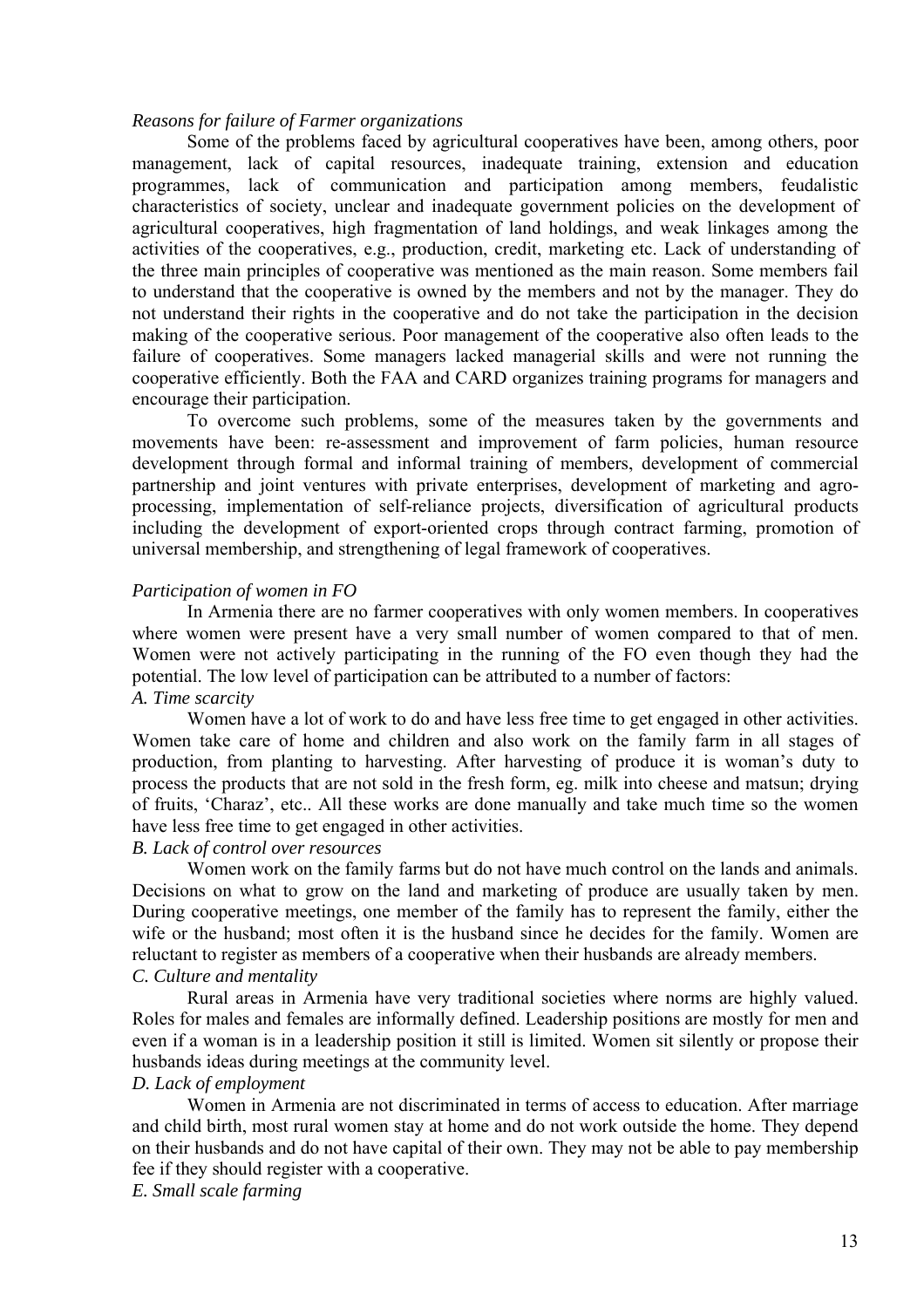A lot of men from the rural areas have migrated to Yerevan or abroad, leaving the women. The women farm on very small scale and may not sell much of their produce. Because of their small scale of farming they do not consider it beneficial to join a cooperative.

## **Recommendations**

#### *Capacity building*

During the Soviet times most women in the rural areas were employed and working. During the transition period, they had to survive on subsistence farming to support their family. Their skills and talents in these fields have not been used for some time. Retraining these skills can be very useful for community development. Support from institutions is needed in training and provide the initial capital for the start of business.

#### *Formation of women group and building self confidence of women*

Cooperatives can form a women's group in the village based on their needs and support them in their activities. This will make them active in running their own activities. By mechanization of the processing by using simple techniques like dryers instead of air drying, fruits can increase production as well as save some time. Formation of a women's group in the community, putting together resources and division of labor during the processing stages can reduce the burden of individual work. The cooperative can support such women's group in the marketing of the products.

Participation of women in decision making makes decisions more impartial and richer since women and men have different needs and opinions. Women should not be excluded from the decision making process but rather be encouraged to attend meetings and take active part in decision making. Men should be convinced of the importance of involving women in decision making and acknowledge women as team members. Through this approach, a favorable environment will be created for both men and women to work together expressing opinions freely.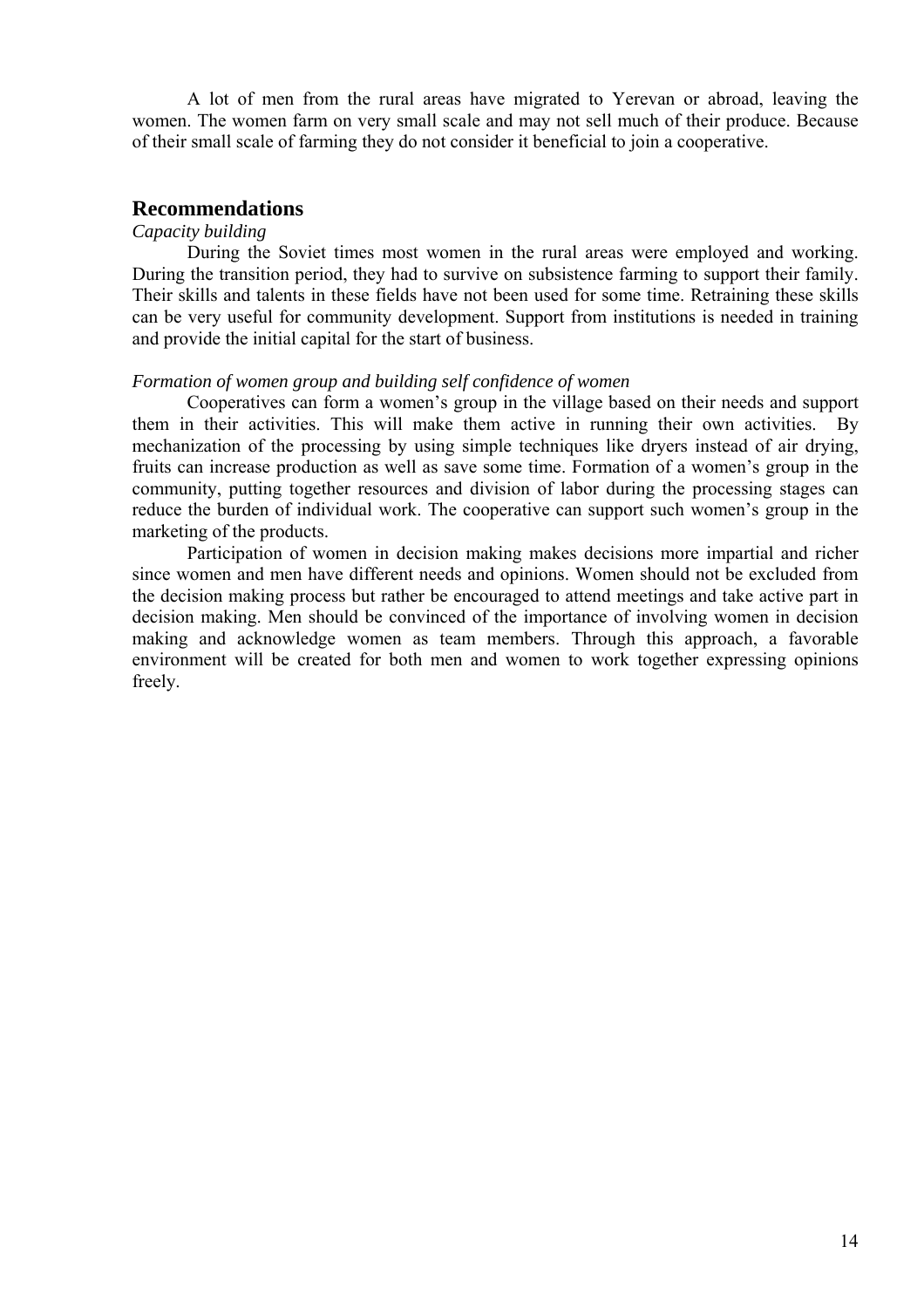## **Conclusions**

The establishment of effective links between the small scale producers and producing, processing and exporting groups is one of the key factors for the sustainable development of agriculture in the country. Organization of farmer groups in form of cooperatives can highly increase the production productivity on the fractionalized land plots and contribute to the consolidation of available capital to increase the access of farmers to local and export markets. The sustainability level of currently operating cooperatives is still quite low and the efforts of local and central government bodies and supporting non-governmental organizations should prioritize this issue. The country scale examples as well as the case studies in the selected cooperatives present the actual benefit that can be acquired due to the group action and initiative.

Armenian small farmers are not able to effectively compete on export markets and the access to local processors, wholesalers and retailers becomes a difficult task, the solution of which is the organization of farmer organizations; the basis for this is already established in the country.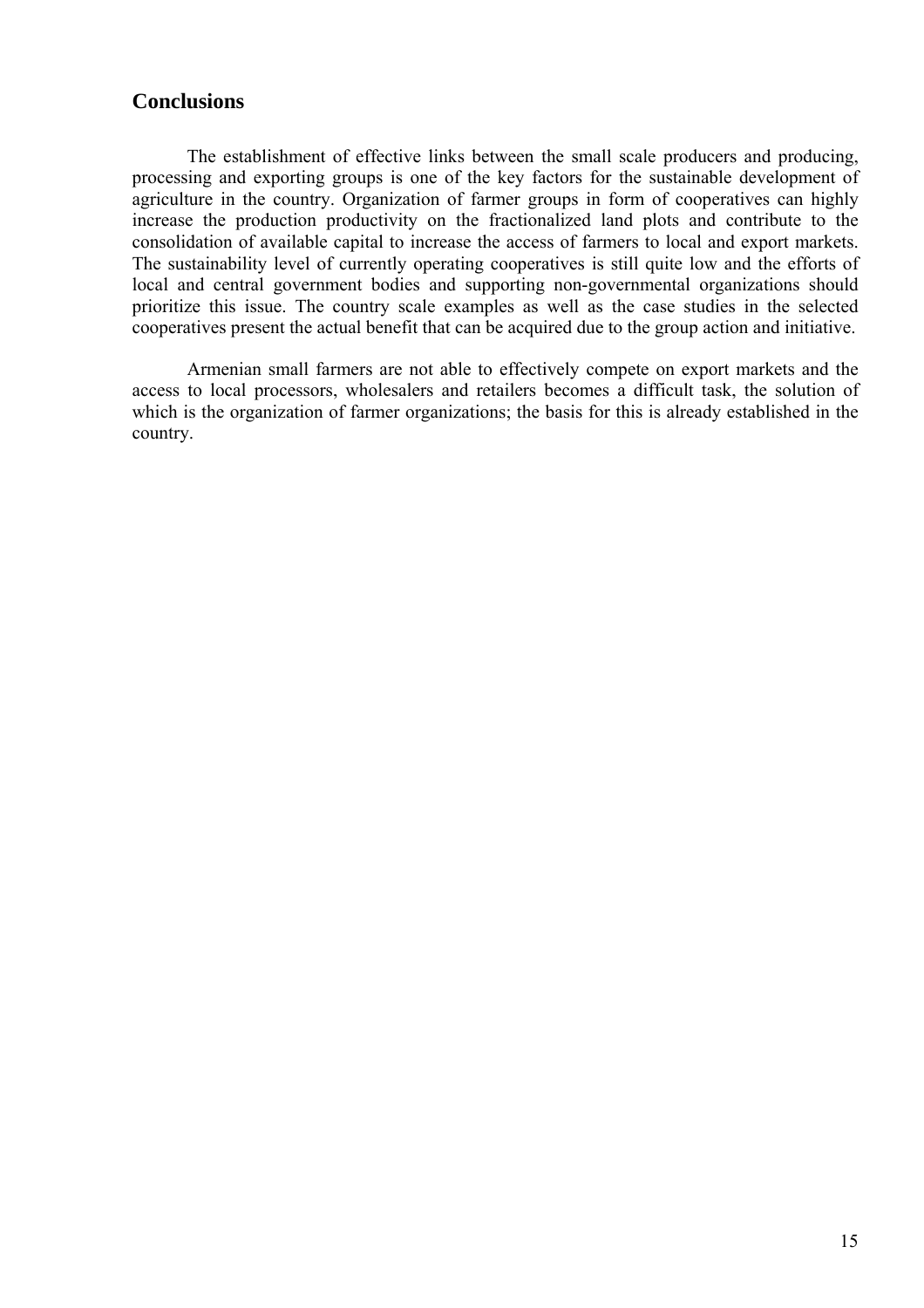# **References**

Alpha Plus Consultancy (2005): The state of Armenian Agriculture. A quantitative and qualitative analysis. Report prepared for the fruitful Armenia Project.

Gevorgyan, G., Kuyumjyan, K., et al., (2006): Women and Men in Armenia statistical booklet. Division of Statistical Data Dissemination marketing and public relations of NSS RA.

Harutunyan, N. (2007): Causality analysis of women's participation in federation of agricultural association (FAA). International Center for Agribusiness Research and Education.

Hakhnazaryan T., et al (2007): Innovative Technologies in Agricultural Cooperatives.

Mirzakhanian, A., Lundell, M., et al. (1999): Armenia's Private Agriculture: 1998 Survey of Family Farms. EU Phare ACE and the World Bank/ECSSD/DECRG: A Working Paper Series on Micro Economic Analysis of Rural Households and Enterprises in Transition Countries. Working Paper No. 2. November 1999.

Republic of Armenia, National State Statistical Agency, Yearbook 2007.

Republic of Armenia, National State Statistical Agency, Socio-Economic Situation of the Republic of Armenia in 2006.

Urutyan V., Sardaryan G., Mkrtchyan N., (2007): The Relationships between Member Farmers and Milk Marketing Cooperatives in the Armenian Dairy Sector, International Center for Agribusiness Research and Education.

Zeuli A. Kimberley, Cropp R.,  $(2004)$ : Cooperatives: Principles and practices in the  $21<sup>st</sup>$  century, University of Wisconsin System.